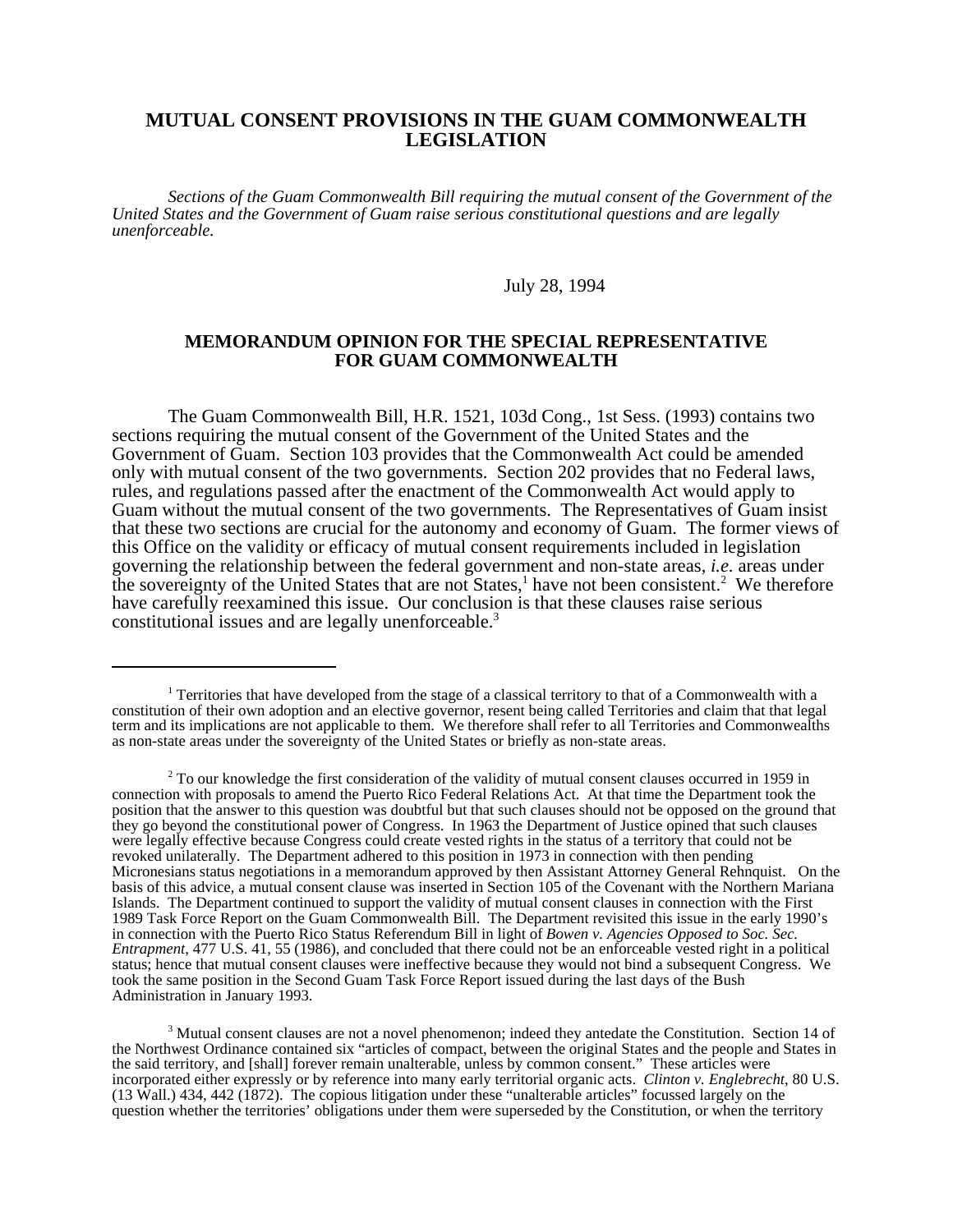In our view, it is important that the text of the Guam Commonwealth Act not create any illusory expectations that might mislead the electorate of Guam about the consequences of the legislation. We must therefore oppose the inclusion in the Commonwealth Act of any provisions, such as mutual consent clauses, that are legally unenforceable, unless their unenforceability (or precatory nature) is clearly stated in the document itself.

I.

*The Power of Congress to Govern the Non-State Areas under the Sovereignty of the United States is Plenary within Constitutional Limitations* 

All territory under the sovereignty of the United States falls into two groups: the States and the areas that are not States. The latter, whether called territories, possessions, or commonwealths, are governed by and under the authority of Congress. As to those areas, Congress exercises the combined powers of the federal and of a state government. These basic considerations were set out in the leading case of *National Bank v. County of Yankton*, 101 U.S. 129, 132-33 (1880). There the Court held:

It is certainly now too late to doubt the power of Congress to govern the Territories. There have been some differences of opinion as to the particular clause of the Constitution from which the power is derived, but that it exists has always been conceded.4

\* \* \*

All territory within the jurisdiction of the United States not included in any State must necessarily be governed by or under the authority of Congress. The Territories are but political subdivisions of the outlying dominion of the United States. Their relation to the general government is much the same as that which counties bear to the respective States, and Congress may legislate for them as a State does for its municipal organizations. The organic law of a Territory takes the place of a constitution as the fundamental law of the local government. It is obligatory on and binds the territorial authorities; but Congress is supreme, and for the purposes of this department of its governmental authority has all the

became a State, as the result of the equal footing doctrine. We have, however, not found any cases dealing with the question whether the Congress had the power to modify any duty imposed on the United States by those articles.

<sup>&</sup>lt;sup>4</sup> Some derived that power from the authority of the United States to acquire territory, others from the mere fact of sovereignty, others from the Territory Clause of the Constitution of the United States (Art. IV, Sec. 3, Cl. 2) pursuant to which Congress has "Power to dispose of and make all needful Rules and Regulations respecting the Territory or other Property belonging to the United States". *See e.g. American Insurance Co. v. Canter*, 26 U.S. (1 Pet.) 511, 542 (1828); *Mormon Church v. United States*, 136 U.S. 1, 42-44 (1890); *Downes v. Bidwell*, 182 U.S. 244, 290 (1901).

At present, the Territory Clause of the Constitution is generally considered to be the source of the power of Congress to govern the non-state areas. *Hooven & Allison Co. v. Evatt*, 324 U.S. 652, 673-674 (1945); *Examining Board v. Flores de Otero*, 426 U.S. 572, 586 (1976); *Harris v. Rosario*, 446 U.S. 651 (1980); *see also Wabol v. Villacrusis*, 958 F.2d 1450, 1459 (9th Cir. 1992), *cert*. *denied* 506 U.S. 1027 (1992). (Footnote supplied.)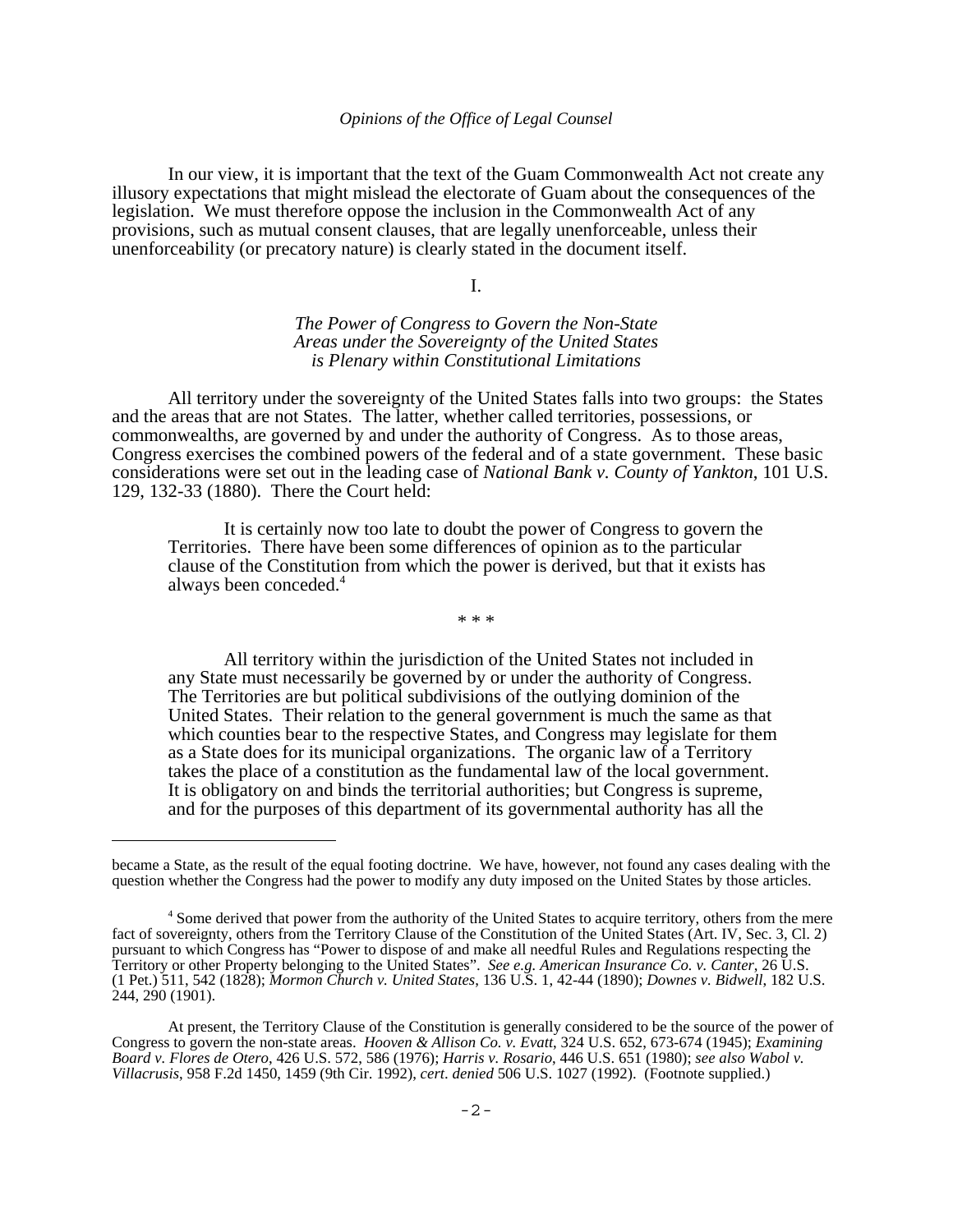powers of the people of the United States, except such as have been expressly or by implication reserved in the prohibitions of the Constitution.

*Yankton* was anticipated in Chief Justice Marshall's seminal opinion in *American Insurance Co. v. Canter*, 26 U.S. (1 Pet.) 511, 542-43, 546 (1828). The Chief Justice explained:

In the mean time *[i.e.* the interval between acquisition and statehood], Florida continues to be a territory of the United States; governed by virtue of that clause in the Constitution, which empowers Congress "to make all needful rules and regulations, respecting the territory, or other property belonging to the United States.

Perhaps the power of governing a territory belonging to the United States, which has not, by becoming a state, acquired the means of self-government, may result necessarily from the facts, that it is not within the jurisdiction of any particular state, and is within the power and jurisdiction of the United States.

\* \* \*

In legislating for them [the Territories], Congress exercises the combined powers of the general, and of a state government.

*Id.* at 542-43, 546.

The power of Congress to govern the non-state areas is plenary like every other legislative power of Congress but it is nevertheless subject to the applicable provisions of the Constitution. As Chief Justice Marshall stated in *Gibbons v. Ogden*, 22 U.S. (9 Wheat.) 1, 196 (1824), with respect to the Commerce Power:

This power [the Commerce Power], like all others vested in Congress is complete in itself, may be exercised to its utmost extent, and *acknowledges no limitations, other than are prescribed in the constitution*. (Emphasis added.)

This limitation on the plenary legislative power of Congress is self-evident. It necessarily follows from the supremacy of the Constitution. *See e.g*., *Hodel v. Virginia Surface Mining and Reclamation Assoc.*, 452 U.S. 264, 276 (1981). That the power of Congress under the Territory Clause is subject to constitutional limitations has been recognized in *County of Yankton*, 101 U.S. at 133; *Downes v. Bidwell*, 182 U.S. 244, 290-91 (1901); *District of Columbia v. Thompson Co.*, 346 U.S. 100, 109 (1953).

Finally, the power of Congress over the non-state areas persists "so long as they remain in a territorial condition." *Shively v. Bowlby*, 152 U.S. 1, 48 (1894). *See also Hooven & Allison Co. v. Evatt*, 324 U.S. 652, 675 (1945) (recognizing that during the intermediary period between the establishment of the Commonwealth of the Philippine Islands and the final withdrawal of United States sovereignty from those islands "Congress retains plenary power over the territorial government").

The plenary Congressional authority over a non-state area thus lasts as long as the area retains that status. It terminates when the area loses that status either by virtue of its admission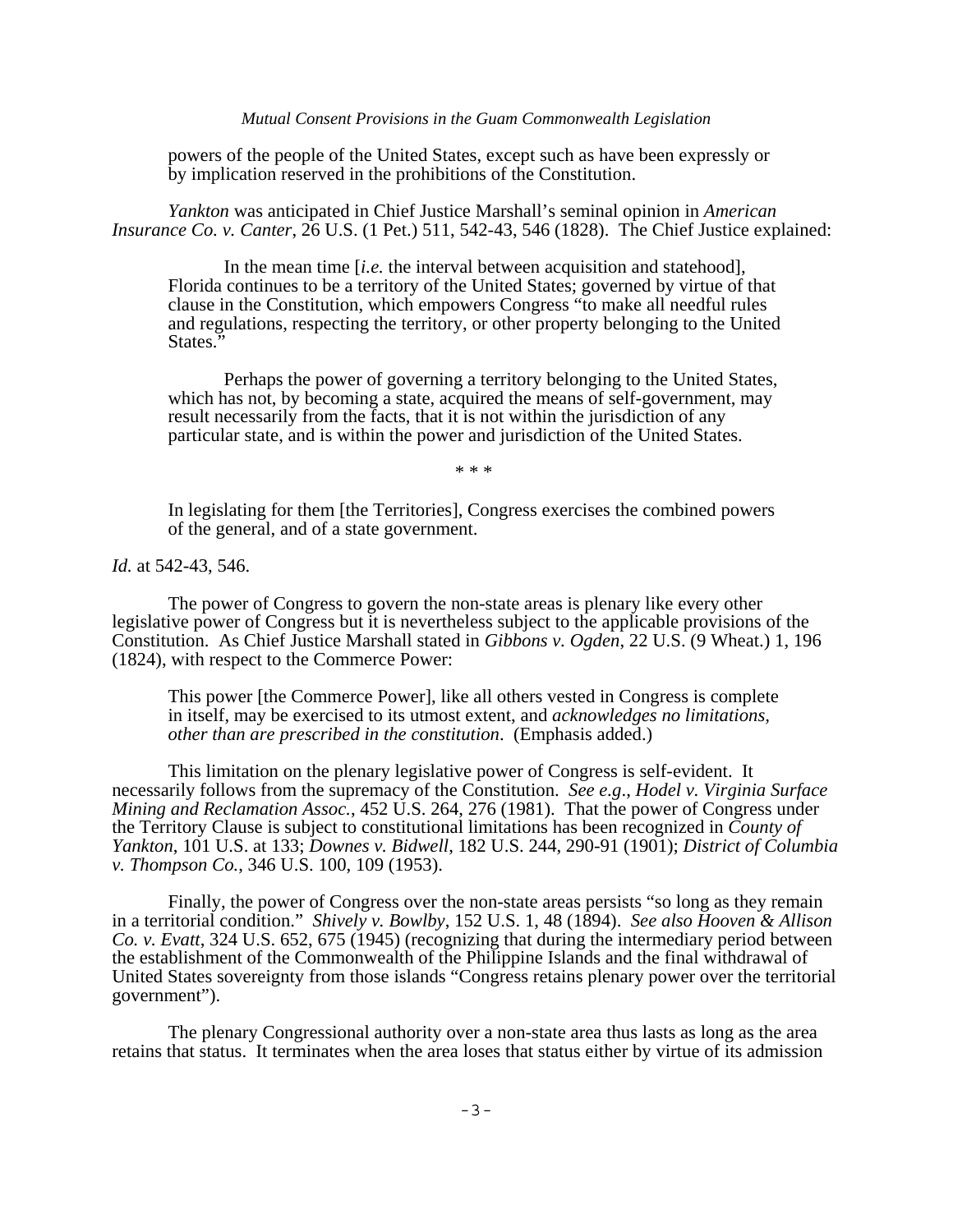as a State, or by the termination of the sovereignty of the United States over the area by the grant of independence, or by its surrender to the sovereignty of another country.

II.

# *The Revocable Nature of Congressional Legislation Relating to the Government of Non-State Areas*

While Congress has the power to govern the non-state areas it need not exercise that power itself. Congress can delegate to the inhabitants of non-state areas full powers of selfgovernment and an autonomy similar to that of States and has done so since the beginning of the Republic. Such delegation, however, must be "consistent with the supremacy and supervision of National authority". *Clinton v. Englebrecht*, 80 U.S. (13 Wall.) 434, 441 (1872); *Puerto Rico v. Shell Co.*, 302 U.S. 253, 260, 261-62 (1937). The requirement that the delegation of governmental authority to the non-state areas be subject to federal supremacy and federal supervision means that such delegation is necessarily subject to the right of Congress to revise, alter, or revoke the authority granted. *District of Columbia v. Thompson Co.*, 346 U.S. 100, 106, 109 (1953).5 *See also United States v. Sharpnack*, 355 U.S. 286, 296 (1958), *Harris v. Boreham*, 233 F.2d 110, 113 (3rd Cir. 1956), *Firemen's Insurance Co. v. Washington*, 483 F.2d 1323, 1327 (D.C. Cir. 1973). The power of Congress to delegate governmental powers to non-state areas thus is contingent on the retention by Congress of its power to revise, alter, and revoke that legislation.<sup>6</sup> Congress therefore cannot subject the amendment or repeal of such legislation to the consent of the non-state area.

This consideration also disposes of the argument that the power of Congress under the Territory Clause to give up its sovereignty over a non-state area includes the power to make a partial disposition of that authority, hence that Congress could give up its power to amend or repeal statutes relating to the governance of non-state areas. But, as shown above, the retention of the power to amend or repeal legislation delegating governmental powers to a non-state area is an integral element of the delegation power. Congress therefore has no authority to enact legislation under the Territory Clause that would limit the unfettered exercise of its power to amend or repeal.

The same result flows from the consideration that all non-state areas are subject to the authority of Congress, which, as shown above, is plenary. This basic rule does not permit the

<sup>5</sup>*Thompson* dealt with the District of Columbia's government which is provided for by Art. I, Sec. 8, Cl. 17 of the Constitution, rather than with the non-state areas as to whom the Congressional power is derived from the Territory Clause. The Court, however, held that in this area the rules relating to the Congressional power to govern the District of Columbia and the non-state areas are identical. Indeed, the Court relied on cases dealing with nonstate areas, *e.g*., *Hornbuckle v. Toombs*, 85 U.S. (18 Wall.) 648, 655 (1874), and *Christianson v. King County*, 239 U.S. 365 (1915), where it held that Congress can delegate its legislative authority under Art. I, Sec. 8, Cl. 17 of the Constitution to the District, subject to the power of Congress at any time to revise, alter, or revoke that authority.

<sup>&</sup>lt;sup>6</sup> Congress has exercised this power with respect to the District of Columbia. The Act of February 21, 1871, 16 Stat. 419, gave the District of Columbia virtual territorial status, with a governor appointed by the President, a legislative assembly that included an elected house of delegates, and a delegate in Congress. The 1871 Act was repealed by the Act of June 20, 1874, 18 Stat. 116, which abrogated among others the provisions for the legislative assembly and a delegate in Congress, and established a government by a Commission appointed by the President.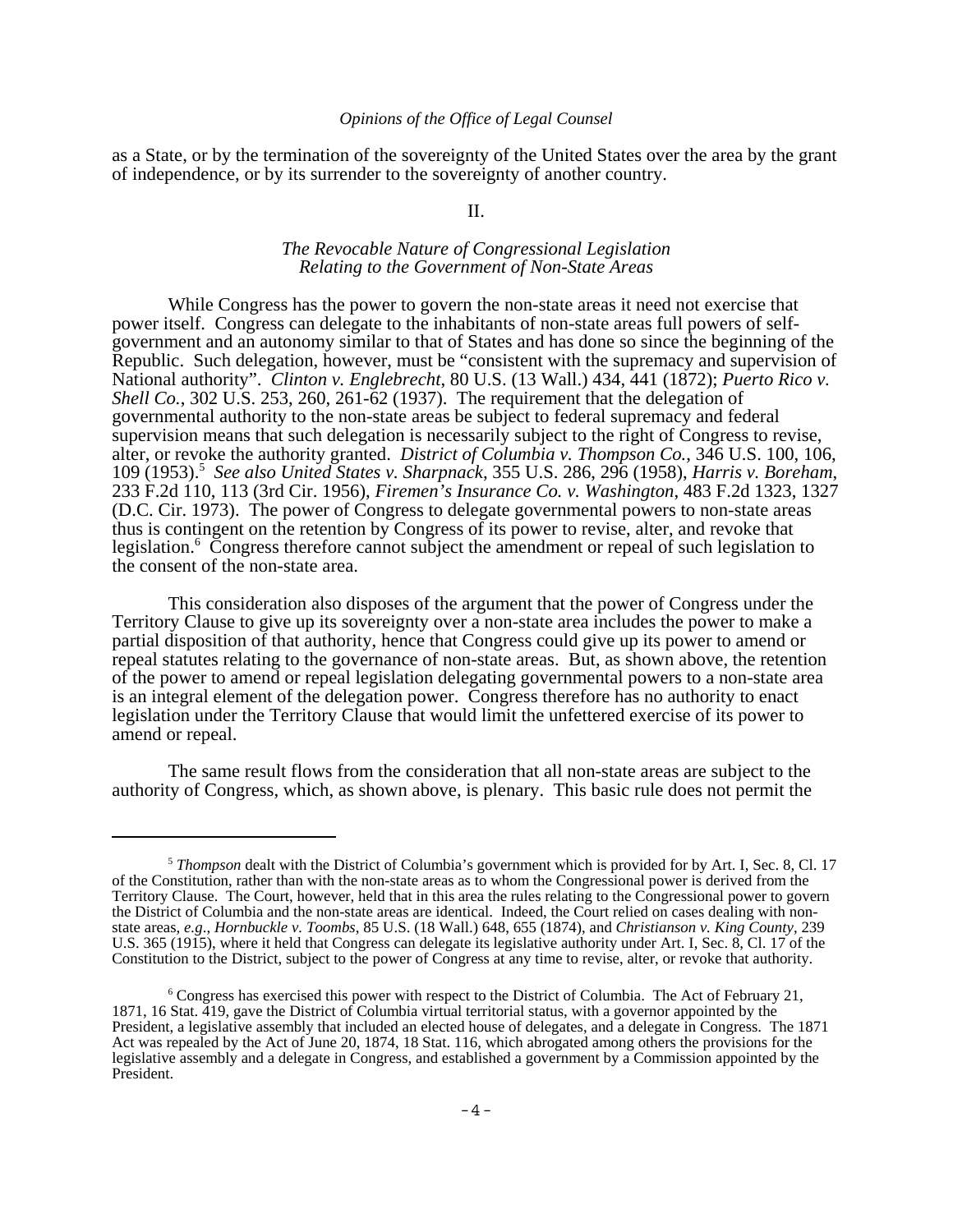## *Mutual Consent Provisions in the Guam Commonwealth Legislation*

creation of non-state areas that are only partially subject to Congressional authority. The plenary power of Congress over a non-state area persists as long as the area remains in that condition and terminates only when the area becomes a State or ceases to be under United States sovereignty. There is no intermediary status as far as the Congressional power is concerned.

The two mutual consent clauses contained in the proposed Commonwealth Act therefore are subject to Congressional modification and repeal.

### III.

*The Rule that Legislation Delegating Governmental Powers to a Non-State Area Must be Subject to Amendment and Repeal is but a Manifestation of the General Rule that one Congress Cannot Bind a Subsequent Congress, Except where it Creates Vested Rights Enforceable under the Due Process Clause of the Fifth Amendment* 

The rule that Congress cannot surrender its power to amend or repeal legislation relating to the government of non-state areas is but a specific application of the maxim that one Congress cannot bind a subsequent Congress and the case law developed under it.

The rationale underlying that principle is the consideration that if one Congress could prevent the subsequent amendment or repeal of legislation enacted by it, such legislation would be frozen permanently and would acquire virtually constitutional status. Justice Brennan expressed this thought in his dissenting opinion in *United States Trust Co. v. New Jersey*, 431 U.S. 1, 45 (1977), a case involving the Impairment of the Obligation of Contracts Clause of the Constitution (Art. I, Sec 10, Cl. 1):

One of the fundamental premises of our popular democracy is that each generation of representatives can and will remain responsive to the needs and desires of those whom they represent. Crucial to this end is the assurance that new legislators will not automatically be bound by the policies and undertakings of earlier days . . . . The Framers fully recognized that nothing would so jeopardize the legitimacy of a system of government that relies upon the ebbs and flows of politics to "clean out the rascals" than the possibility that those same rascals might perpetuate their policies simply by locking them into binding contracts.

Nonetheless, the maxim that one Congress cannot bind a future Congress, like every legal rule, has its limits. As early as 1810, Chief Justice Marshall explained in *Fletcher v. Peck*, 10 U.S. (6 Cranch) 87, 135 (1810):

The principle asserted is that one legislature is competent to repeal any act which a former legislature was competent to pass; and that one legislature cannot abridge the powers of a succeeding legislature.

The correctness of this principle, so far as respects general legislation, can never be controverted. But, if an act be done under a law, a succeeding legislature cannot undo it. The past cannot be recalled by the most absolute power. Conveyances have been made, those conveyances have vested legal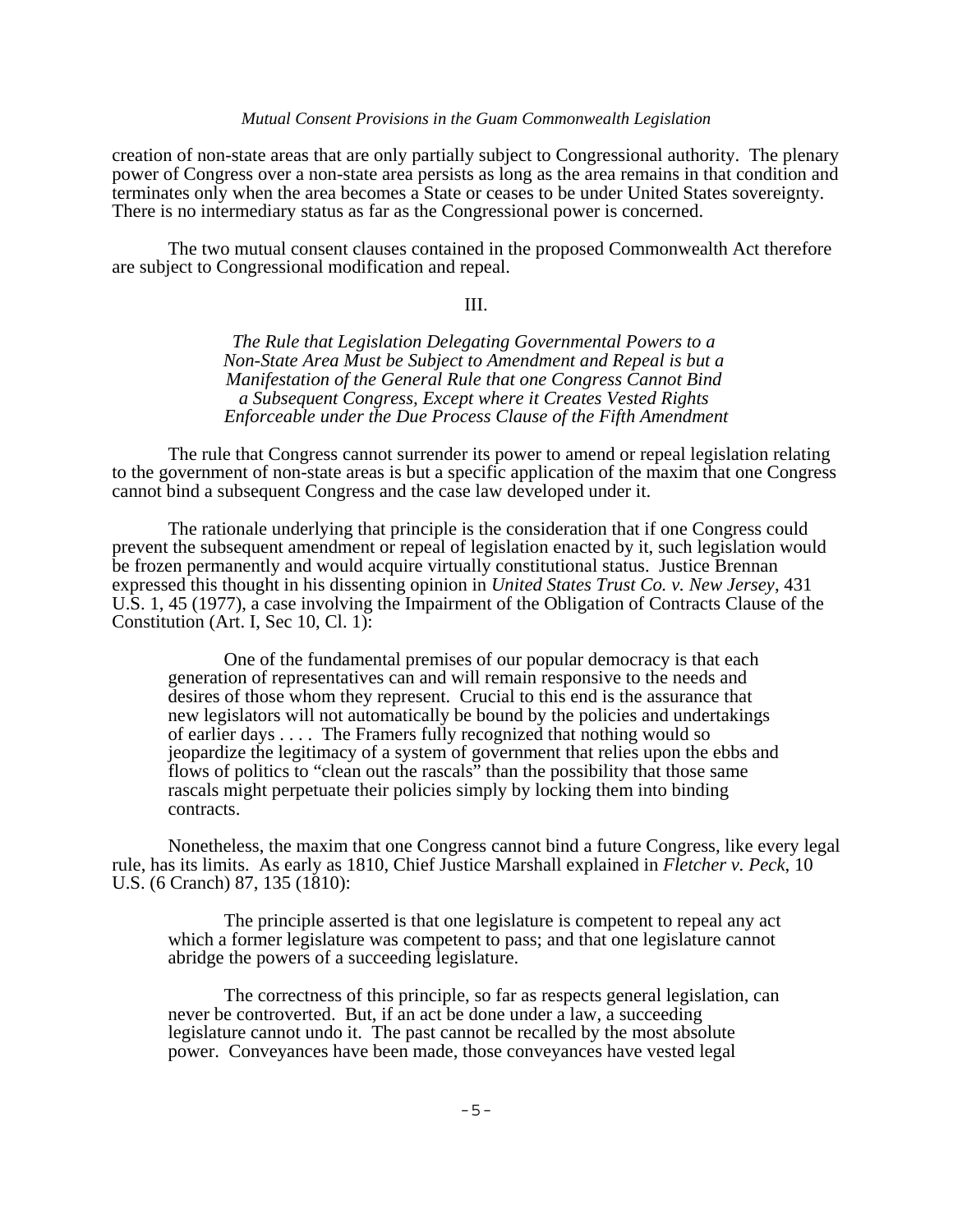estates, and if those estates may be seized by the sovereign authority, still, that they originally vested is a fact, and cannot cease to be a fact.

When, then, a law is in its nature a contract, when absolute rights have vested under that contract, a repeal of the law cannot devest [sic] those rights.

The powers of one legislature to repeal or amend the acts of the preceding one are limited in the case of States by the Obligation of Contracts Clause (Art. I, Sec.  $\hat{10}$ , Cl. 1) of the Constitution and the Due Process Clause of the Fourteenth Amendment, and in the case of Congressional legislation by the Due Process Clause of the Fifth Amendment. This principle was recognized in the *Sinking-Fund Cases*, 98 U.S. 700, 718-19 (1879):

The United States cannot any more than a State interfere with private rights, except for legitimate governmental purposes. They are not included within the constitutional prohibition which prevents States from passing laws impairing the obligation of contracts, but equally with the States *they are prohibited from depriving persons or corporations of property without due process of law*. They cannot legislate back to themselves, without making compensation, the lands they have given this corporation to aid in the construction of its railroad. Neither can they by legislation compel the corporation to discharge its obligations in respect to the subsidy bonds otherwise than according to the terms of the contract already made in that connection. The United States are as much bound by their contracts as are individuals. (emphasis supplied.)

*See also Bowen v. Agencies Opposed to Soc. Sec. Entrapment*, 477 U.S. 41, 54-56 (1986).

# IV.

# *The Due Process Clause Does Not Preclude Congress from Amending or Repealing the Two Mutual Consent Clauses*

The question therefore is whether the Due Process Clause of the Fifth Amendment precludes a subsequent Congress from repealing legislation for the governance of non-state areas enacted by an earlier Congress under the Territory Clause. This question must be answered in the negative.

The Due Process Clause of the Fifth Amendment provides:

No *person* shall . . . be deprived of life, liberty, or *property* without due process of law. (emphasis supplied.)

This Clause is inapplicable to the repeal or amendment of the two mutual consent clauses here involved for two reasons. First, a non-state area is not a "person" within the meaning of the Fifth Amendment, and, second, such repeal or amendment would not deprive the non-state area of a property right within the meaning of the Fifth Amendment.

A.

*A non-state area is not a person in the meaning of the Due Process Clause of the Fifth Amendment.*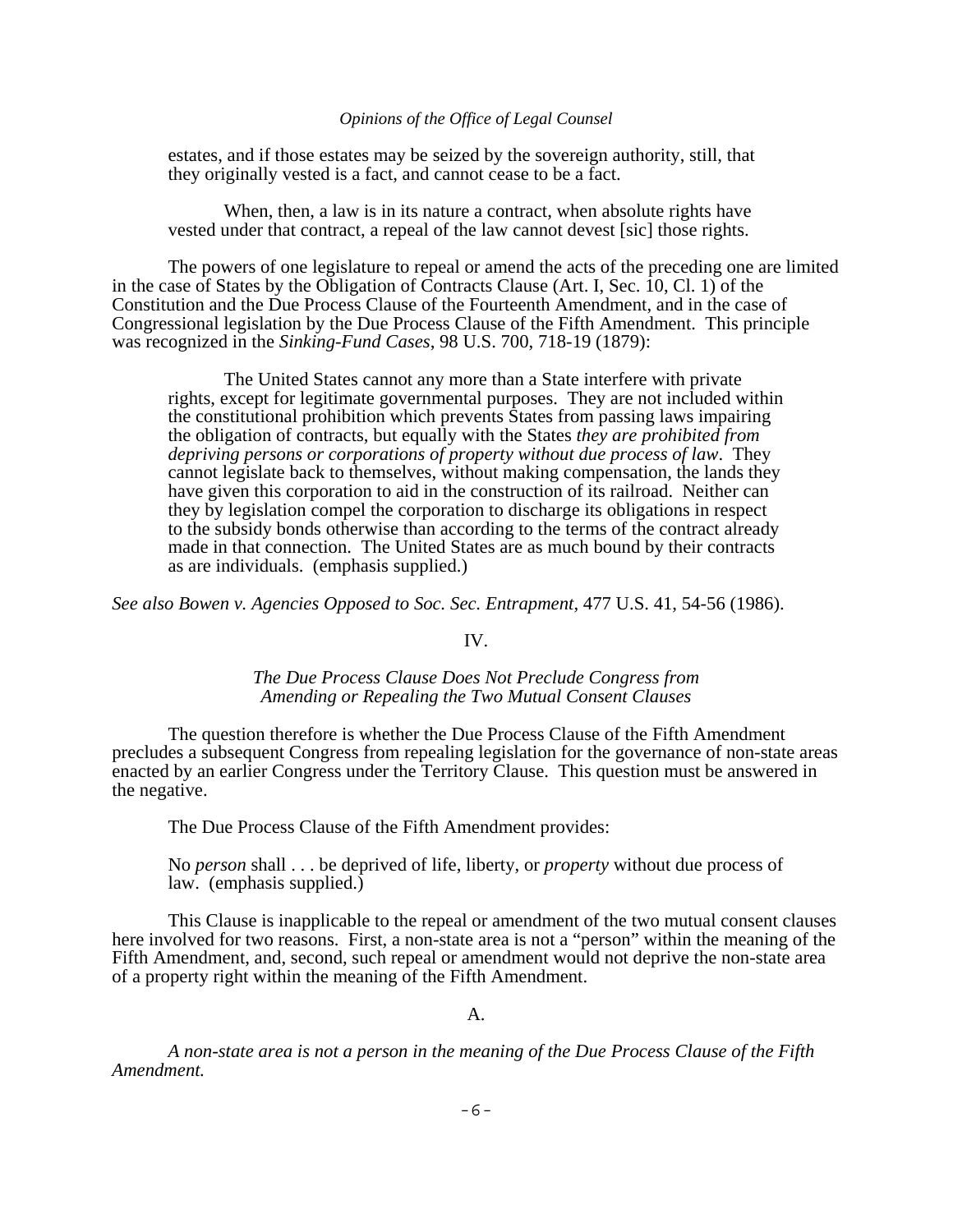#### *Mutual Consent Provisions in the Guam Commonwealth Legislation*

In *South Carolina v. Katzenbach*, 383 U.S. 301, 323-24 (1966), the Court held that a State is not a person within the meaning of the Due Process Clause of the Fifth Amendment. *See also Alabama v. EPA*, 871 F.2d 1548, 1554 (11th Cir.), *cert. denied*, 493 U.S. 991 (1989) ("The State of Alabama is not included among the entities protected by the due process clause of the fifth amendment"); *State of Oklahoma v. Federal Energy Regulatory Comm.*, 494 F.Supp. 636, 661 (W.D. Okl. 1980), *aff'd*, 661 F.2d 832 (10th Cir. 1981), *cert. denied*, *sub. nom. Texas v. Federal Energy Regulatory Comm.*, 457 U.S. 1105 (1982).

Similarly it has been held that creatures or instrumentalities of a State, such as cities or water improvement districts, are not persons within the meaning of the Due Process Clause of the Fifth Amendment. *City of Sault Ste. Marie, Mich. v. Andrus*, 532 F. Supp. 157, 167 (D.D.C. 1980); *El Paso, County Water Improvement District v. IBWC/US*, 701 F. Supp. 121, 123-24 (W.D. Tex 1988).

The non-state areas, concededly, are not States or instrumentalities of States, and we have not found any case holding directly that they are not persons within the meaning of the Due Process Clause of the Fifth Amendment. They are, however, governmental bodies, and the rationale of *South Carolina v. Katzenbach*, 383 U.S. at 301, appears to be that such bodies are not protected by the Due Process Clause of the Fifth Amendment. Moreover, it is well established that the political subdivisions of a State are not considered persons protected as against the State by the provisions of the Fourteenth Amendment. *See*, *e.g.*, *Newark v. New Jersey*, 262 U.S. 192, 196 (1923); *Williams v. Mayor of Baltimore*, 289 U.S. 36, 40 (1933); *South Macomb Disposal Authority v. Township of Washington*, 790 F.2d 500, 505, 507 (6th Cir. 1986), and the authorities there cited. The relationship of the non-state areas to the Federal Government has been analogized to that of a city or county to a State. As stated, *supra*, the Court held in *National Bank v. County of Yankton*, 101 U.S. 129, 133 (1880):

The territories are but political subdivisions of the outlying dominion of the United States. Their relation to the general government is much the same as that which counties bear to the respective States . . . .

More recently, the Court explained that a non-state area is entirely the creation of Congress and compared the relationship between the Nation and a non-state area to that between a State and a city. *United States v. Wheeler*, 435 U.S. 313, 321 (1978). It follows that, since States are not persons within the meaning of the Fifth Amendment and since the political subdivisions of States are not persons within the meaning of the Fourteenth Amendment, the non-state areas are not persons within the meaning of the Due Process Clause of the Fifth Amendment.

# B.

*Legislation relating to the governance of non-state areas does not create any rights or status protected by the Due Process Clause against repeal or amendment by subsequent legislation.* 

As explained earlier, a subsequent Congress cannot amend or repeal earlier legislation if such repeal or amendment would violate the Due Process Clause of the Fifth Amendment, *i.e.*, if such amending or repealing legislation would deprive a person of property without due process of law. It has been shown in the preceding part of this memorandum, that a non-state area is not a person within the meaning of the Due Process Clause. Here it will be shown that mutual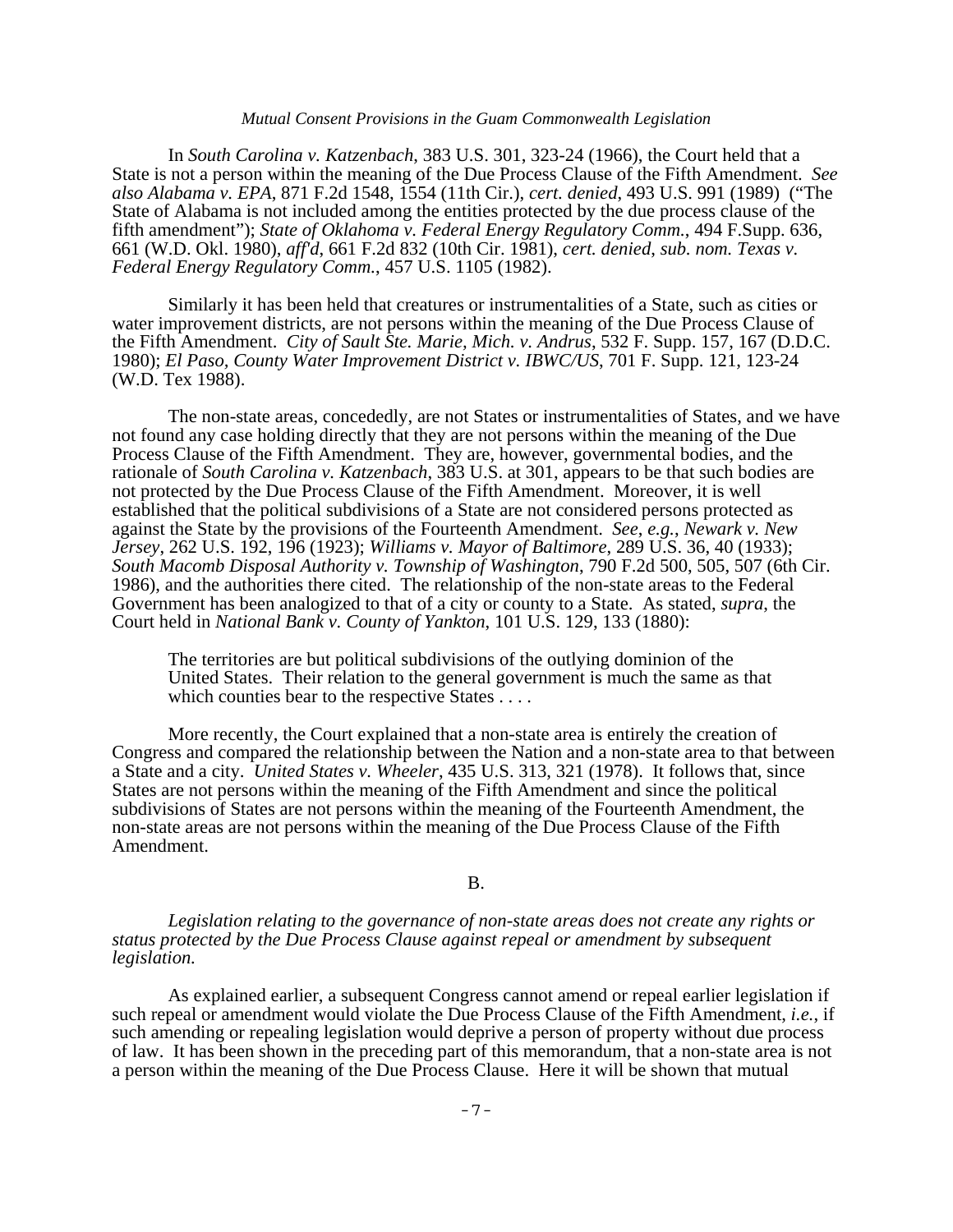consent provisions in legislation, such as the ones envisaged in the Guam Commonwealth Act, would not create property rights within the meaning of that Clause.

Legislation concerning the governance of a non-state area, whether called organic act, federal relations act, or commonwealth act, that does not contain a mutual consent clause is clearly subject to amendment or repeal by subsequent legislation. A non-state area does not acquire a vested interest in a particular stage of self government that subsequent legislation could not diminish or abrogate. While such legislation has not been frequent, it has occurred in connection with the District of Columbia. *See District of Columbia v. Thompson Co.*, 346 U.S. 100, 104-05 (1953); *supra* n.6. Hence, in the absence of a mutual consent clause, legislation concerning the government of a non-state area is subject to amendment or repeal by subsequent legislation.

This leads to the question whether the addition of a mutual consent clause, *i.e.* of a provision that the legislation shall not be modified or repealed without the consent of the Government of the United States and the Government of the non-state area, has the effect of creating in the non-state areas a specific status amounting to a property right within the meaning of the Due Process Clause. It is our conclusion that this question must be answered in the negative because (1) sovereign governmental powers cannot be contracted away, and (2) because a specific political relationship does not constitute "property" within the meaning of the Fifth Amendment.

1. As a body politic the Government of the United States has the general capacity to enter into contracts. *United States v. Tingey*, 30 U.S. (5 Pet.) 115, 128 (1831). This power, however, is generally limited to those types of contracts in which private persons or corporations can engage. By contrast sovereign "governmental powers cannot be contracted away," *North American Coml. Co. v. United States*, 171 U.S. 110, 137 (1898). More recently the Supreme Court held in connection with legislation arising under the Contract Clause (Art. I, Sec. 10, Cl. 1) of the Constitution that "the Contract Clause does not require a State to adhere to a contract that surrenders an essential attribute of its sovereignty." *United States Trust Co. v. New Jersey*, 431 U.S. 1, 23 (1977).<sup>7</sup> In a similar context Mr. Justice Holmes stated:

One whose rights, such as they are, are subject to state restriction, cannot remove them from the power of the State by making a contract about them. *Hudson Water Co. v. McCarter*, 209 U.S. 349, 357 (1908).8

Agreements or compacts to the effect that the Congress may not amend legislation relating to the government of a non-state area without the consent of the latter, or that federal legislation shall not apply to Guam unless consented to by the Government of Guam would unquestionably purport to surrender essential powers of the federal government. They are

 $\sigma$  Cases arising under the Contract Clause holding that a State cannot contract away a sovereign power are also applicable to the contracts made by the federal government because the Contract Clause imposes more rigorous restrictions on the States than the Fifth Amendment imposes on the federal government. *Pension Benefit Guaranty Corp. v. R.A. Gray Co.*, 467 U.S. 717, 733 (1984); *National Railroad Passenger Corp. v. A.T. & S.F. Ry..*, 470 U.S. 451, 472-73 n.25 (1985). Hence, when state legislation does not violate the Contract Clause, analogous federal legislation is all the more permissible under the Due Process Clause of the Fifth Amendment.

<sup>8</sup> Cited with approval with respect to federal legislation in *Norman v. B. & O.R.*, 294 U.S. 240, 308 (1935).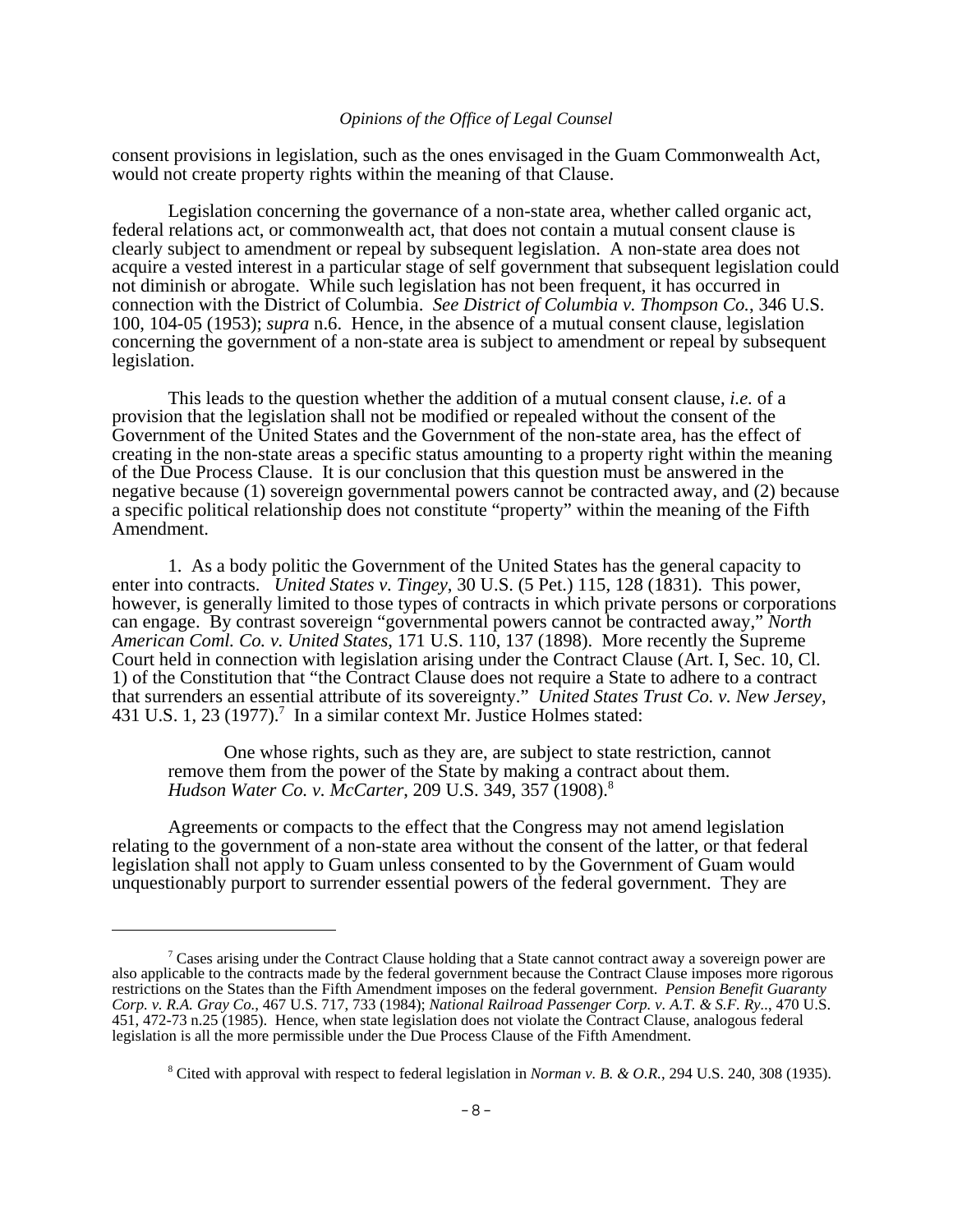### *Mutual Consent Provisions in the Guam Commonwealth Legislation*

therefore not binding on the United States and cannot confer a property interest protected by the Fifth Amendment.<sup>9</sup>

More generally, the Supreme Court held in *Bowen v. Agencies Opposed to Soc. Sec. Entrapment*, 477 U.S. 41 (1986), that the contractual property rights protected by the Due Process Clause of the Fifth Amendment are the traditional private contractual rights, such as those arising from bonds or insurance contracts, but not arrangements that are part of a regulatory program such as a State's privilege to withdraw its participation in the Social Security system with respect to its employees. Specifically, the Court stated:

But the "contractual right" at issue in this case bears little, if any, resemblance to rights held to constitute "property" within the meaning of the Fifth Amendment. The termination provision in the Agreement exactly tracked the language of the statute, conferring no right on the State beyond that contained in § 418 itself. The provision constituted neither a debt of the United States, *see Perry v. United States*, *supra*, nor an obligation of the United States to provide benefits under a contract for which the obligee paid a monetary premium, *see Lynch v. United States*, *supra*. The termination clause was not unique to this Agreement; nor was it a term over which the State had any bargaining power or for which the State provided independent consideration. Rather, the provision simply was part of a regulatory program over which Congress retained authority to amend in the exercise of its power to provide for the general welfare.

*Id.* At 55. Agreements that the Guam Commonwealth Act may not be amended without the consent of the Government of Guam, or that future federal statutes and regulations shall not apply to Guam without the consent of the Government of Guam clearly do not constitute conventional private contracts; they are elements of a regulatory system.

In the past the Department of Justice at times has concluded that a non-State area may have a vested interest in a specific status which would be immune from unilaterial Congressional amendment or repeal.10 We cannot continue to adhere to that position in view of the rulings of the Supreme Court that legislation concerning the governance of a non-state area is necessarily subject to Congressional amendment and repeal; that governmental bodies are not persons within the meaning of the Due Process Clause; that governmental powers cannot be contracted away, and especially the exposition in the recent *Bowen* case that the property rights protected by the

<sup>9</sup> Cases such as *Lynch v. United States*, 292 U.S. 571 (1934), and *Perry v. United States*, 294 U.S. 330 (1935), are not contrary to this conclusion. Both cases involved commercial agreements (*Lynch*: insurance; *Perry*: Government bonds) In *Lynch* the Court held that Congress could not amend the contract merely to save money "unless, indeed the action falls within the federal police police power or some other paramount power." 292 U.S. at 579. *Perry* involved bonds issued by the United States under the authority of Art. I, Sec. 8, Cl. 2 of the Constitution, to borrow money on the credit of the United States. The Court held that Congress did not have the power to destroy the credit of the United States or to render it illusory by unilaterally abrogating one of the pivotal terms of the bonds to save money. While the Court held that the United States had broken the agreement, it nevertheless held that plaintiff could not recover because, as the result of regulations validly issued by the United States, he had not suffered any monetary damages.